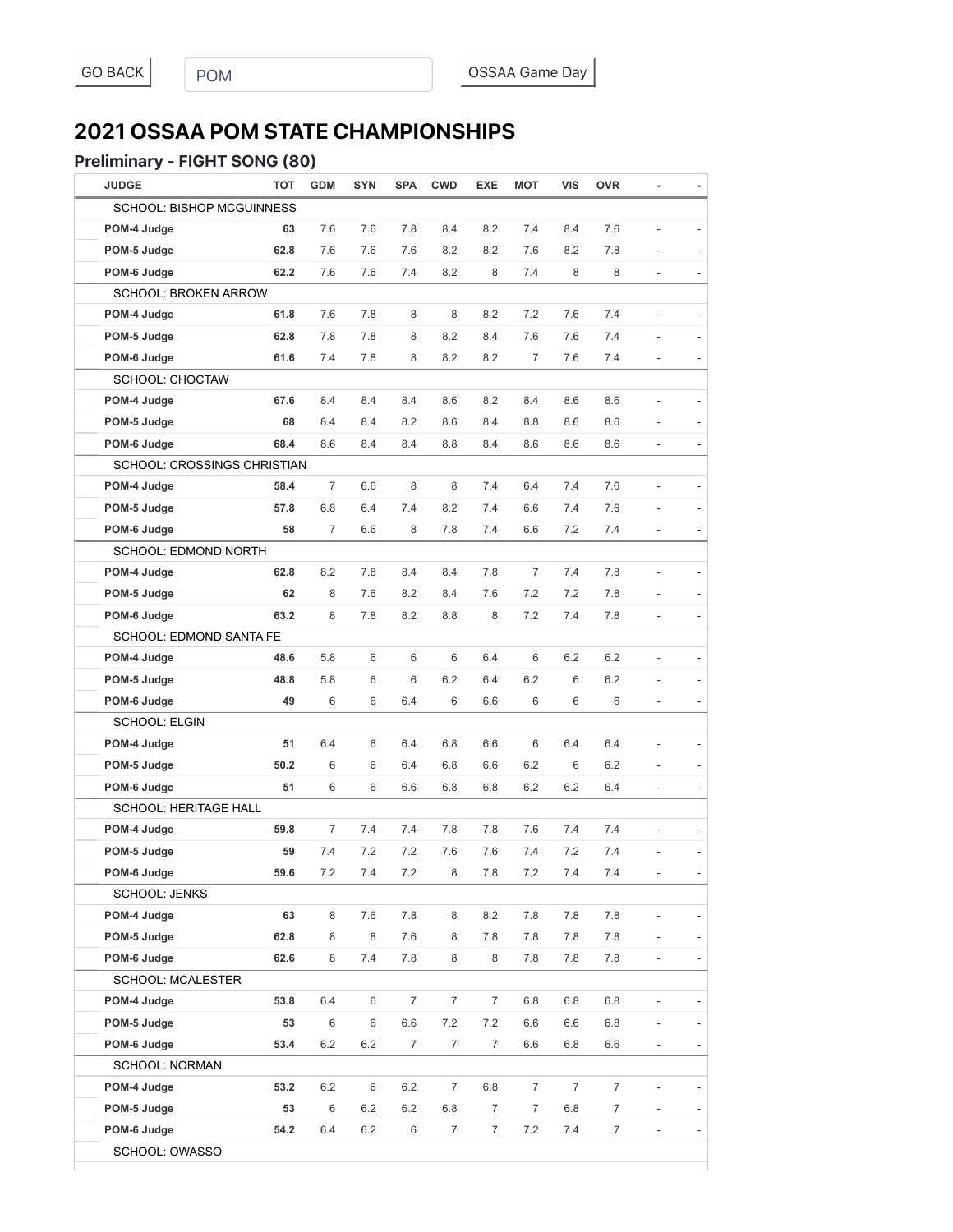| POM-4 Judge          | 65.8 | 8   | 8   | 8.6            | 8.4 | 8   | 8   | 8.4 | 8.4 |   |  |
|----------------------|------|-----|-----|----------------|-----|-----|-----|-----|-----|---|--|
| POM-5 Judge          | 65.4 | 8   | 8   | 8.4            | 8.4 | 8.2 | 7.8 | 8.4 | 8.2 |   |  |
| POM-6 Judge          | 65.6 | 8   | 8   | 8.4            | 8.4 | 8.2 | 8   | 8.4 | 8.2 |   |  |
| <b>SCHOOL: UNION</b> |      |     |     |                |     |     |     |     |     |   |  |
| POM-4 Judge          | 54.6 | 6.4 | 6.6 | 6.8            | 7.4 | 6.8 | 7.2 | 6.6 | 6.8 |   |  |
| POM-5 Judge          | 53.6 | 6.2 | 6.2 | 6.8            | 7.4 | 7.2 | 6.6 | 6.6 | 6.6 | ٠ |  |
| POM-6 Judge          | 55.2 | 6.4 | 6.8 | $\overline{7}$ | 7.4 | 7.6 | 6.6 | 6.6 | 6.8 |   |  |
| SCHOOL: WOODWARD     |      |     |     |                |     |     |     |     |     |   |  |
| POM-4 Judge          | 68   | 8.6 | 8   | 8.2            | 8.8 | 8.6 | 8.6 | 8.6 | 8.6 |   |  |
| POM-5 Judge          | 67.4 | 8.4 | 8   | 8.2            | 8.6 | 8.4 | 8.8 | 8.4 | 8.6 | ٠ |  |
| POM-6 Judge          | 67.8 | 8.4 | 8.2 | 8.4            | 8.6 | 8.6 | 8.6 | 8.4 | 8.6 |   |  |
| <b>SCHOOL: YUKON</b> |      |     |     |                |     |     |     |     |     |   |  |
| POM-4 Judge          | 75   | 9.2 | 9.4 | 9.4            | 9.6 | 9.2 | 9.2 | 9.4 | 9.6 |   |  |
| POM-5 Judge          | 74.6 | 9.2 | 9.4 | 9.2            | 9.4 | 9.4 | 9.2 | 9.4 | 9.4 | ٠ |  |
| POM-6 Judge          | 73.6 | 9   | 9.2 | 9.2            | 9.4 | 9.4 | 9   | 9.2 | 9.2 | ٠ |  |
|                      |      |     |     |                |     |     |     |     |     |   |  |

### Preliminary - BAND DANCE (60)

| <b>JUDGE</b>                     | <b>TOT</b> | <b>GDM</b>     | <b>APP</b>     | <b>VIS</b>     | <b>SYN</b>     | <b>MOT</b>     | <b>OVR</b>     | ä,             | ä              |                |  |
|----------------------------------|------------|----------------|----------------|----------------|----------------|----------------|----------------|----------------|----------------|----------------|--|
| <b>SCHOOL: BISHOP MCGUINNESS</b> |            |                |                |                |                |                |                |                |                |                |  |
| POM-1 Judge                      | 43.8       | 7.4            | 7.4            | 7.6            | $\overline{7}$ | $\overline{7}$ | 7.4            |                |                |                |  |
| POM-2 Judge                      | 46.8       | 8              | 8              | 8              | 7.6            | 7.4            | 7.8            |                |                |                |  |
| POM-3 Judge                      | 43         | 7.4            | 7.6            | 7.2            | $\overline{7}$ | 6.8            | $\overline{7}$ |                |                | L.             |  |
| <b>SCHOOL: BROKEN ARROW</b>      |            |                |                |                |                |                |                |                |                |                |  |
| POM-1 Judge                      | 44.6       | 8              | 7.2            | 7.2            | 7.4            | 7.4            | 7.4            | $\overline{a}$ | Ĭ.             | L,             |  |
| POM-2 Judge                      | 46.2       | 8.6            | 7.8            | 7.2            | 7.4            | 7.8            | 7.4            |                |                |                |  |
| POM-3 Judge                      | 46.2       | 8              | 7.4            | 7.2            | 8              | 8              | 7.6            | L,             | L,             | Ĭ.             |  |
| SCHOOL: CHOCTAW                  |            |                |                |                |                |                |                |                |                |                |  |
| POM-1 Judge                      | 47.6       | 8.6            | 8              | 7.8            | 7.8            | 7.6            | 7.8            |                |                |                |  |
| POM-2 Judge                      | 47.6       | 8.8            | 8.2            | 7.6            | 7.6            | 7.6            | 7.8            |                |                |                |  |
| POM-3 Judge                      | 46.6       | 8.8            | 7.8            | 7.6            | 7.4            | 7.4            | 7.6            | $\frac{1}{2}$  | Ĭ.             | $\overline{a}$ |  |
| SCHOOL: CROSSINGS CHRISTIAN      |            |                |                |                |                |                |                |                |                |                |  |
| POM-1 Judge                      | 42.2       | 7.2            | 7.2            | $\overline{7}$ | 6.8            | 6.8            | 7.2            | Ĭ.             | $\overline{a}$ | $\overline{a}$ |  |
| POM-2 Judge                      | 45.2       | 7.4            | 7.8            | 8              | 7.2            | 7.2            | 7.6            |                |                |                |  |
| POM-3 Judge                      | 42         | 6.8            | 7.2            | 7.4            | 6.8            | 6.8            | $\overline{7}$ |                |                |                |  |
| SCHOOL: EDMOND NORTH             |            |                |                |                |                |                |                |                |                |                |  |
| POM-1 Judge                      | 49.4       | 8.4            | 8.4            | 8.2            | 8.2            | 8              | 8.2            |                |                |                |  |
| POM-2 Judge                      | 50         | 8.4            | 8.4            | 8.6            | 8.2            | 8              | 8.4            |                |                |                |  |
| POM-3 Judge                      | 47.4       | 8.2            | 8.2            | 8              | 7.6            | 7.4            | 8              |                |                |                |  |
| SCHOOL: EDMOND SANTA FE          |            |                |                |                |                |                |                |                |                |                |  |
| POM-1 Judge                      | 42         | $\overline{7}$ | 7.2            | $\overline{7}$ | $\overline{7}$ | 6.8            | $\overline{7}$ | $\overline{a}$ | Ĭ.             | L,             |  |
| POM-2 Judge                      | 42.6       | 7.4            | 7.2            | 7.2            | 6.8            | $\overline{7}$ | $\overline{7}$ |                |                |                |  |
| POM-3 Judge                      | 41.2       | 6.8            | $\overline{7}$ | 6.8            | 6.8            | 6.8            | $\overline{7}$ | L,             | $\overline{a}$ | L,             |  |
| <b>SCHOOL: ELGIN</b>             |            |                |                |                |                |                |                |                |                |                |  |
| POM-1 Judge                      | 41.8       | 6.8            | $\overline{7}$ | $\overline{7}$ | $\overline{7}$ | 6.8            | 7.2            |                |                |                |  |
| POM-2 Judge                      | 43.2       | 7.2            | 7.2            | 7.2            | 7.2            | 7.2            | 7.2            |                |                |                |  |
| POM-3 Judge                      | 43.4       | $\overline{7}$ | 7.4            | 7.2            | 7.2            | 7.2            | 7.4            | $\overline{a}$ | $\overline{a}$ | $\overline{a}$ |  |
| <b>SCHOOL: HERITAGE HALL</b>     |            |                |                |                |                |                |                |                |                |                |  |
| POM-1 Judge                      | 43.2       | 7.6            | 7.2            | $\overline{7}$ | 7.2            | $\overline{7}$ | 7.2            |                | $\overline{a}$ | L,             |  |
| POM-2 Judge                      | 43.8       | 7.4            | 7.4            | 7.2            | 7.2            | 7.4            | 7.2            |                |                |                |  |
| POM-3 Judge                      | 43.4       | 7.2            | $\overline{7}$ | 6.8            | 7.6            | 7.4            | 7.4            |                |                |                |  |
| <b>SCHOOL: JENKS</b>             |            |                |                |                |                |                |                |                |                |                |  |
| POM-1 Judge                      | 53.8       | 9.2            | 8.8            | 9              | 9              | 8.8            | $9\,$          |                |                |                |  |
| POM-2 Judge                      | 53.6       | 9              | 9              | 9              | 8.8            | 8.8            | 9              |                |                |                |  |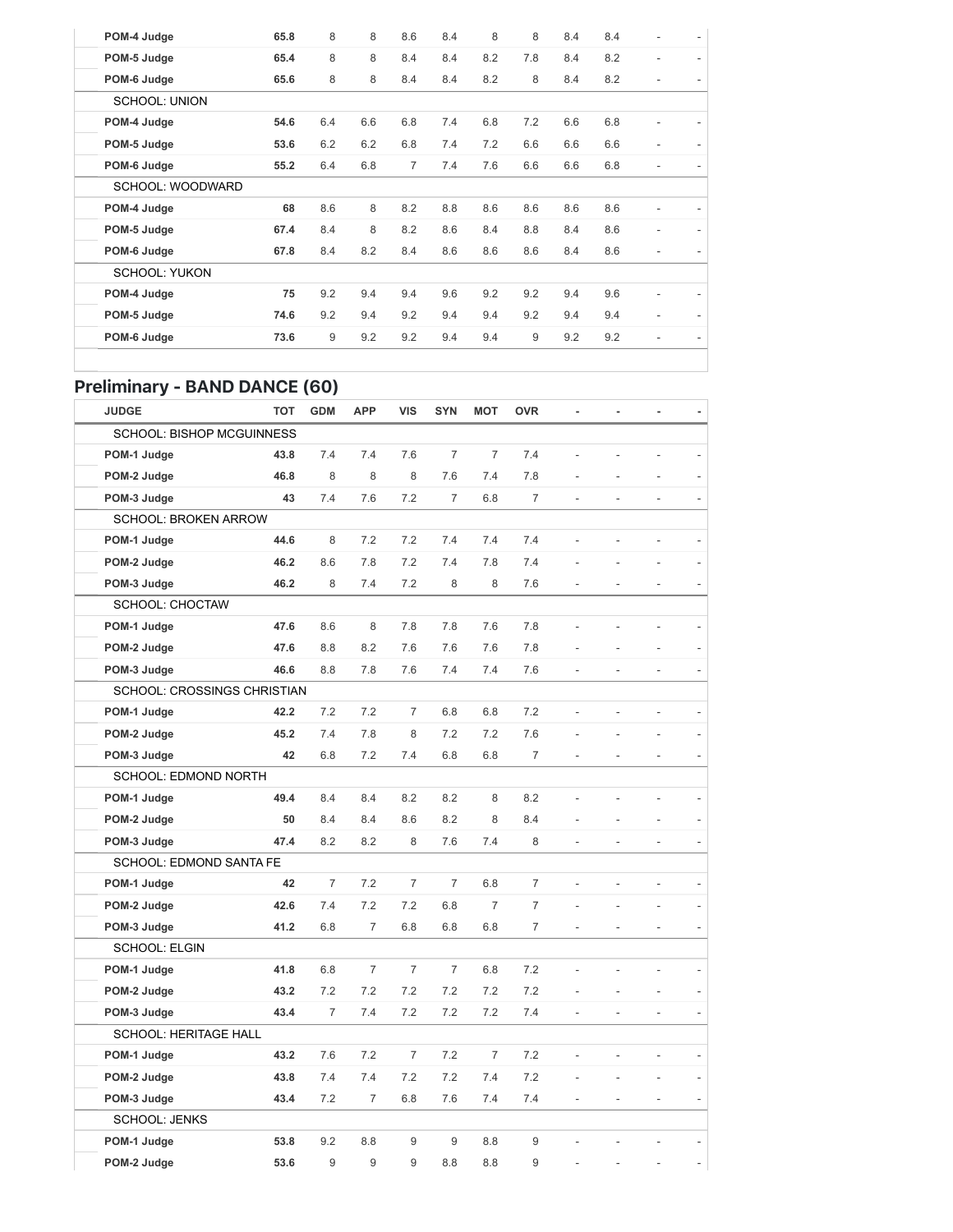| POM-3 Judge              | 51   | 8.4 | 8.4 | 8.6 | 8.6 | 8.4 | 8.6 |                          |    |                          |  |
|--------------------------|------|-----|-----|-----|-----|-----|-----|--------------------------|----|--------------------------|--|
| <b>SCHOOL: MCALESTER</b> |      |     |     |     |     |     |     |                          |    |                          |  |
| POM-1 Judge              | 48.4 | 8.4 | 8.2 | 8.4 | 7.6 | 7.6 | 8.2 |                          |    | ٠                        |  |
| POM-2 Judge              | 52   | 9.2 | 8.8 | 9   | 8.2 | 8   | 8.8 |                          |    | ÷,                       |  |
| POM-3 Judge              | 48.2 | 8.6 | 8   | 8.4 | 7.6 | 7.4 | 8.2 | $\overline{\phantom{a}}$ | ä, | $\overline{\phantom{a}}$ |  |
| <b>SCHOOL: NORMAN</b>    |      |     |     |     |     |     |     |                          |    |                          |  |
| POM-1 Judge              | 50   | 8.6 | 8.4 | 8.6 | 8   | 8   | 8.4 |                          |    |                          |  |
| POM-2 Judge              | 50   | 8.4 | 8.4 | 8.4 | 8.2 | 8.2 | 8.4 |                          |    |                          |  |
| POM-3 Judge              | 48.4 | 7.8 | 8.2 | 8.4 | 7.8 | 8   | 8.2 | ۰                        |    | $\overline{a}$           |  |
| SCHOOL: OWASSO           |      |     |     |     |     |     |     |                          |    |                          |  |
| POM-1 Judge              | 47.6 | 7.8 | 8   | 7.8 | 8   | 8   | 8   |                          |    |                          |  |
| POM-2 Judge              | 49.2 | 7.8 | 8.4 | 8.4 | 8.2 | 8.2 | 8.2 |                          | L, | ÷,                       |  |
| POM-3 Judge              | 46.8 | 7.4 | 7.8 | 7.8 | 8   | 7.8 | 8   |                          |    | ÷,                       |  |
| <b>SCHOOL: UNION</b>     |      |     |     |     |     |     |     |                          |    |                          |  |
| POM-1 Judge              | 44.6 | 7.6 | 7.6 | 7.6 | 7.2 | 7.2 | 7.4 |                          |    |                          |  |
| POM-2 Judge              | 45.2 | 7.6 | 8   | 8   | 6.8 | 7.2 | 7.6 |                          |    | ÷,                       |  |
| POM-3 Judge              | 46.2 | 7.6 | 8   | 8   | 7.4 | 7.4 | 7.8 | ÷.                       | ÷. | ÷,                       |  |
| SCHOOL: WOODWARD         |      |     |     |     |     |     |     |                          |    |                          |  |
| POM-1 Judge              | 48   | 8   | 7.8 | 8.4 | 7.8 | 7.8 | 8.2 |                          |    |                          |  |
| POM-2 Judge              | 50.6 | 8.2 | 8.4 | 8.8 | 8.4 | 8.2 | 8.6 |                          |    | ä,                       |  |
| POM-3 Judge              | 48.6 | 7.6 | 8.2 | 8   | 8.4 | 8.2 | 8.2 |                          | ÷, | $\overline{\phantom{a}}$ |  |
| <b>SCHOOL: YUKON</b>     |      |     |     |     |     |     |     |                          |    |                          |  |
| POM-1 Judge              | 52.8 | 8.4 | 8.8 | 9.2 | 8.8 | 8.6 | 9   |                          |    |                          |  |
| POM-2 Judge              | 53.2 | 8.4 | 9   | 9.2 | 8.8 | 8.8 | 9   |                          |    | $\overline{\phantom{m}}$ |  |
| POM-3 Judge              | 51   | 7.8 | 8.8 | 9   | 8.4 | 8.2 | 8.8 |                          |    | L.                       |  |

# Preliminary - BAND CHANT (100)

| <b>JUDGE</b>                       | <b>TOT</b> | <b>GDM</b> | EFF | <b>CLT</b> | LED | <b>SKL</b> | <b>MOT</b> | <b>SYN</b> | <b>EXE</b> | <b>APP</b> | <b>OVR</b> |
|------------------------------------|------------|------------|-----|------------|-----|------------|------------|------------|------------|------------|------------|
| <b>SCHOOL: BISHOP MCGUINNESS</b>   |            |            |     |            |     |            |            |            |            |            |            |
| POM-7 Judge                        | 87.8       | 9          | 9   | 8.8        | 8.6 | 8.6        | 8.6        | 8.6        | 8.8        | 9          | 8.8        |
| POM-8 Judge                        | 85.2       | 8.4        | 8.4 | 8.4        | 8.2 | 8.6        | 8.6        | 8.6        | 8.8        | 8.6        | 8.6        |
| POM-9 Judge                        | 88.4       | 9          | 9   | 8.8        | 8.8 | 9          | 8.6        | 8.6        | 8.8        | 9          | 8.8        |
| <b>SCHOOL: BROKEN ARROW</b>        |            |            |     |            |     |            |            |            |            |            |            |
| POM-7 Judge                        | 92.2       | 9.6        | 9.6 | 9.6        | 8.8 | 9.4        | 9          | 9          | 9          | 9          | 9.2        |
| POM-8 Judge                        | 92         | 9.4        | 9.4 | 9.4        | 9.2 | 9.4        | 9          | 9          | 9.2        | 9          | 9          |
| POM-9 Judge                        | 92.4       | 9.4        | 9.6 | 9.6        | 9   | 9.2        | 9          | 9.2        | 9          | 9.2        | 9.2        |
| <b>SCHOOL: CHOCTAW</b>             |            |            |     |            |     |            |            |            |            |            |            |
| POM-7 Judge                        | 91.2       | 9.2        | 9.2 | 8.8        | 9   | 9          | 9          | 9.2        | 9.2        | 9.4        | 9.2        |
| POM-8 Judge                        | 90.4       | 9          | 9   | 9          | 9   | 9          | 9.2        | 9          | 9          | 9.2        | 9          |
| POM-9 Judge                        | 91.4       | 9.2        | 9.2 | 8.8        | 9   | 9          | 9.4        | 9          | 9.2        | 9.4        | 9.2        |
| <b>SCHOOL: CROSSINGS CHRISTIAN</b> |            |            |     |            |     |            |            |            |            |            |            |
| POM-7 Judge                        | 91         | 9          | 9.4 | 9.4        | 9.6 | 8.8        | 8.8        | 8.8        | 8.8        | 9.4        | 9          |
| POM-8 Judge                        | 91.6       | 9.2        | 9.4 | 9.2        | 9.4 | 8.8        | 8.6        | 9.2        | 9.2        | 9.4        | 9.2        |
| POM-9 Judge                        | 92         | $9\,$      | 9.6 | 9.4        | 9.6 | 8.8        | 8.8        | 9          | 9          | 9.6        | 9.2        |
| <b>SCHOOL: EDMOND NORTH</b>        |            |            |     |            |     |            |            |            |            |            |            |
| POM-7 Judge                        | 92.2       | 9.4        | 9.2 | 9.4        | 9.4 | 9          | 9          | 9.2        | 9          | 9.4        | 9.2        |
| POM-8 Judge                        | 91.2       | 9.2        | 9   | 9          | 9.2 | 9.2        | 9          | 9.2        | 9          | 9.2        | 9.2        |
| POM-9 Judge                        | 92.2       | 9.4        | 9.2 | 9.4        | 9.4 | 9          | 9          | 9          | 9.2        | 9.4        | 9.2        |
| <b>SCHOOL: EDMOND SANTA FE</b>     |            |            |     |            |     |            |            |            |            |            |            |
| POM-7 Judge                        | 79         | 8          | 8   | 7.8        | 7.8 | 7.8        | 7.8        | 7.8        | 8          | 8          | 8          |
| POM-8 Judge                        | 78.8       | 8          | 8.2 | 8          | 8   | 7.8        | 7.6        | 7.8        | 7.8        | 7.8        | 7.8        |
| POM-9 Judge                        | 78.4       | 8          | 8   | 7.8        | 7.8 | 7.6        | 7.8        | 7.8        | 7.8        | 8          | 7.8        |

÷.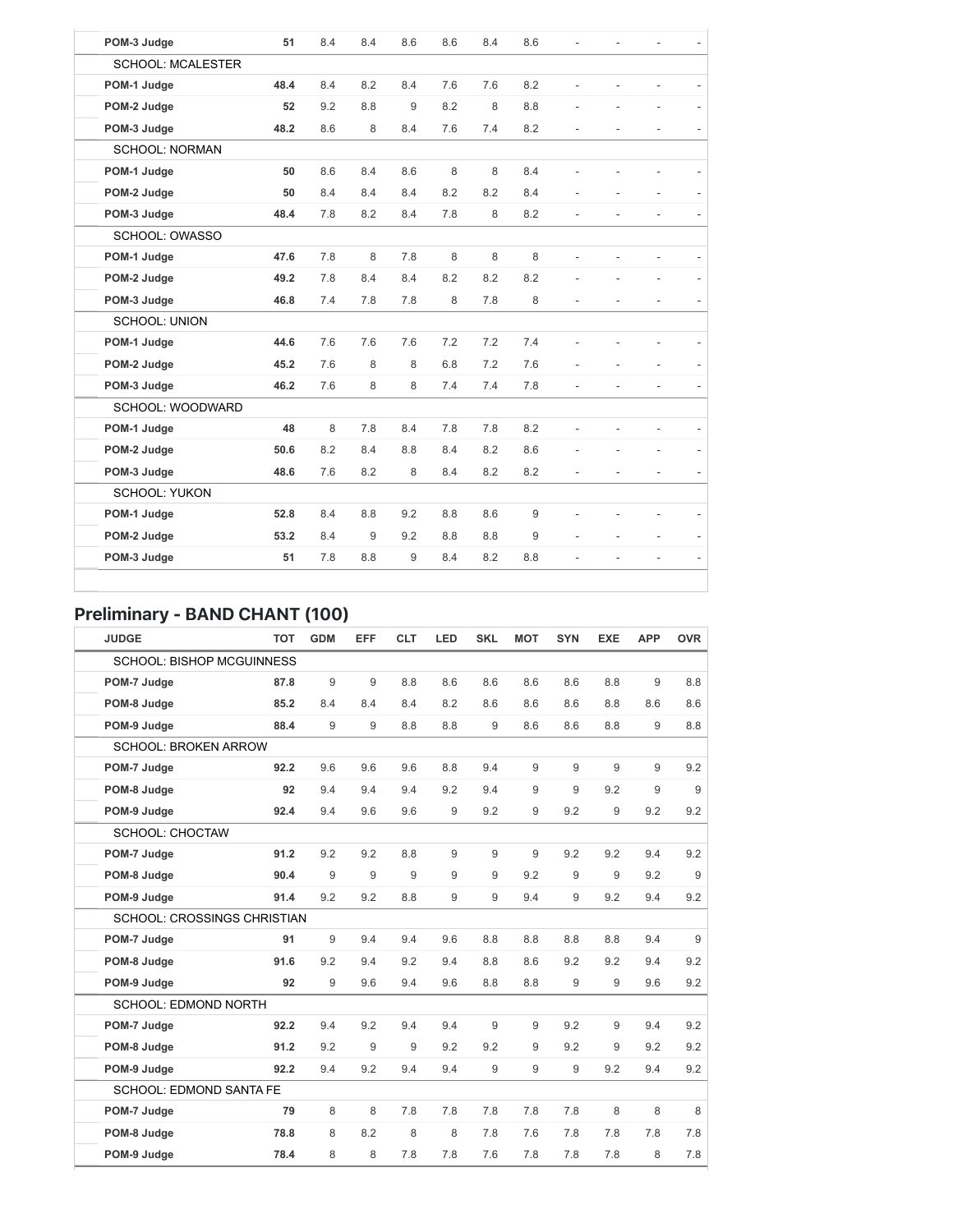| <b>SCHOOL: ELGIN</b>         |      |     |     |     |     |     |     |     |     |     |     |
|------------------------------|------|-----|-----|-----|-----|-----|-----|-----|-----|-----|-----|
| POM-7 Judge                  | 83.6 | 8.2 | 8.2 | 8.2 | 8.4 | 8.4 | 8.4 | 8.6 | 8.4 | 8.4 | 8.4 |
| POM-8 Judge                  | 80.2 | 8.2 | 8   | 7.8 | 8   | 8   | 7.8 | 8   | 8   | 8.2 | 8.2 |
| POM-9 Judge                  | 82.6 | 8.2 | 8.4 | 8.2 | 8.2 | 8.6 | 8   | 8.2 | 8.4 | 8.2 | 8.2 |
| <b>SCHOOL: HERITAGE HALL</b> |      |     |     |     |     |     |     |     |     |     |     |
| POM-7 Judge                  | 89   | 8.6 | 9.2 | 9   | 9   | 8.8 | 9   | 8.8 | 8.8 | 8.8 |     |
| POM-8 Judge                  | 89.2 | 9   | 9   | 9   | 9.2 | 8.8 | 8.6 | 8.8 | 8.8 | 9   |     |
| POM-9 Judge                  | 87.8 | 8.8 | 8.8 | 9   | 9   | 8.6 | 8.8 | 8.6 | 8.6 | 9   | 8.6 |
| <b>SCHOOL: JENKS</b>         |      |     |     |     |     |     |     |     |     |     |     |
| POM-7 Judge                  | 96.4 | 9.6 | 9.6 | 9.8 | 9.8 | 9.6 | 9.4 | 9.4 | 9.8 | 9.8 | 9.6 |
| POM-8 Judge                  | 94   | 9.4 | 9.4 | 9.6 | 9.6 | 9.6 | 9.2 | 9   | 9.4 | 9.4 | 9.4 |
| POM-9 Judge                  | 97   | 9.8 | 9.8 | 9.8 | 9.8 | 9.6 | 9.4 | 9.6 | 9.8 | 9.8 | 9.6 |
| <b>SCHOOL: MCALESTER</b>     |      |     |     |     |     |     |     |     |     |     |     |
| POM-7 Judge                  | 84.4 | 8.6 | 8.4 | 8.8 | 8.2 | 8.4 | 8.4 | 8.4 | 8.4 | 8.4 | 8.4 |
| POM-8 Judge                  | 84.8 | 8.6 | 8.6 | 8.6 | 8.4 | 8.4 | 8.4 | 8.4 | 8.6 | 8.4 | 8.4 |
| POM-9 Judge                  | 83   | 8.6 | 8.4 | 8.4 | 8   | 8.2 | 8.4 | 8   | 8.6 | 8.2 | 8.2 |
| <b>SCHOOL: NORMAN</b>        |      |     |     |     |     |     |     |     |     |     |     |
| POM-7 Judge                  | 84.8 | 8.8 | 8.8 | 8.4 | 8.2 | 8.2 | 8.4 | 8.6 | 8.4 | 8.6 | 8.4 |
| POM-8 Judge                  | 86   | 8.6 | 8.8 | 8.6 | 8.6 | 8.6 | 8.4 | 8.6 | 8.6 | 8.6 | 8.6 |
| POM-9 Judge                  | 84.8 | 8.6 | 8.8 | 8.4 | 8.4 | 8.2 | 8.4 | 8.6 | 8.4 | 8.6 | 8.4 |
| SCHOOL: OWASSO               |      |     |     |     |     |     |     |     |     |     |     |
| POM-7 Judge                  | 97.8 | 9.8 | 9.8 | 9.8 | 9.8 | 9.8 | 9.8 | 9.6 | 9.8 | 9.8 | 9.8 |
| POM-8 Judge                  | 96   | 9.6 | 9.6 | 9.6 | 9.6 | 9.6 | 9.6 | 9.4 | 9.6 | 9.8 | 9.6 |
| POM-9 Judge                  | 97.8 | 9.8 | 9.8 | 9.8 | 9.8 | 9.8 | 9.6 | 9.8 | 9.8 | 9.8 | 9.8 |
| <b>SCHOOL: UNION</b>         |      |     |     |     |     |     |     |     |     |     |     |
| POM-7 Judge                  | 89.4 | 9.2 | 9.2 | 9   | 9   | 8.8 | 8.8 | 8.8 | 9   | 8.8 | 8.8 |
| POM-8 Judge                  | 88.4 | 9.2 | 9   | 8.8 | 8.8 | 8.6 | 8.8 | 9   | 8.8 | 8.6 | 8.8 |
| POM-9 Judge                  | 88.8 | 9.2 | 8.8 | 9   | 9   | 9   | 8.6 | 8.6 | 9   | 8.8 | 8.8 |
| SCHOOL: WOODWARD             |      |     |     |     |     |     |     |     |     |     |     |
| POM-7 Judge                  | 94.2 | 9.4 | 9.4 | 9.6 | 9.6 | 9.6 | 9.2 | 9.2 | 9.4 | 9.4 | 9.4 |
| POM-8 Judge                  | 93.8 | 9.4 | 9.4 | 9.6 | 9.4 | 9.4 | 9.4 | 9.2 | 9.2 | 9.4 | 9.4 |
| POM-9 Judge                  | 94.6 | 9.6 | 9.4 | 9.6 | 9.8 | 9.6 | 9.2 | 9.2 | 9.4 | 9.4 | 9.4 |
| <b>SCHOOL: YUKON</b>         |      |     |     |     |     |     |     |     |     |     |     |
| POM-7 Judge                  | 97.6 | 9.8 | 9.8 | 9.8 | 9.8 | 10  | 9.6 | 9.6 | 9.6 | 9.8 | 9.8 |
| POM-8 Judge                  | 96.2 | 9.6 | 9.8 | 9.8 | 9.6 | 9.6 | 9.4 | 9.4 | 9.6 | 9.8 | 9.6 |
| POM-9 Judge                  | 97.4 | 9.8 | 9.8 | 9.6 | 9.8 | 10  | 9.6 | 9.6 | 9.6 | 9.8 | 9.8 |

## Finals - FIGHT SONG AND BAND DANCE (50)

| <b>JUDGE</b>                | <b>TOT</b> | <b>GDM</b> | <b>BND</b> | <b>FS</b> | <b>APP</b>     | <b>VIS</b>     | <b>OVR</b> |                          |  |  |
|-----------------------------|------------|------------|------------|-----------|----------------|----------------|------------|--------------------------|--|--|
| <b>SCHOOL: CHOCTAW</b>      |            |            |            |           |                |                |            |                          |  |  |
| POM-4 Judge                 | 41.8       | 8.6        | 8.6        | 8.2       | $\overline{4}$ | 4.2            | 8.2        | ٠                        |  |  |
| POM-5 Judge                 | 42.2       | 8.6        | 8.4        | 8.2       | 4.2            | 4.4            | 8.4        | ٠                        |  |  |
| POM-6 Judge                 | 42.4       | 8.6        | 8.8        | 8.2       | 4.2            | 4.2            | 8.4        | ٠                        |  |  |
| <b>SCHOOL: EDMOND NORTH</b> |            |            |            |           |                |                |            |                          |  |  |
| POM-4 Judge                 | 43.4       | 9.6        | 8.6        | 8         | 4.4            | $\overline{4}$ | 8.8        | ٠                        |  |  |
| POM-5 Judge                 | 40.6       | 8.2        | 8.4        | 7.8       | $\overline{4}$ | $\overline{4}$ | 8.2        | ٠                        |  |  |
| POM-6 Judge                 | 41.4       | 8.8        | 8.6        | 7.8       | $\overline{4}$ | 4.2            | 8          | $\overline{\phantom{a}}$ |  |  |
| <b>SCHOOL: JENKS</b>        |            |            |            |           |                |                |            |                          |  |  |
| POM-4 Judge                 | 43.8       | 9.2        | 8.6        | 8.4       | 4.4            | 4.4            | 8.8        | ٠                        |  |  |
| POM-5 Judge                 | 42.4       | 8.6        | 8          | 8.6       | 4.6            | 4.2            | 8.4        | $\overline{\phantom{a}}$ |  |  |
| POM-6 Judge                 | 43.8       | 9.2        | 8.8        | 8.8       | 4.2            | 4.2            | 8.6        | ٠                        |  |  |
| SCHOOL · OWNERD             |            |            |            |           |                |                |            |                          |  |  |

SCHOOL: OWASSO